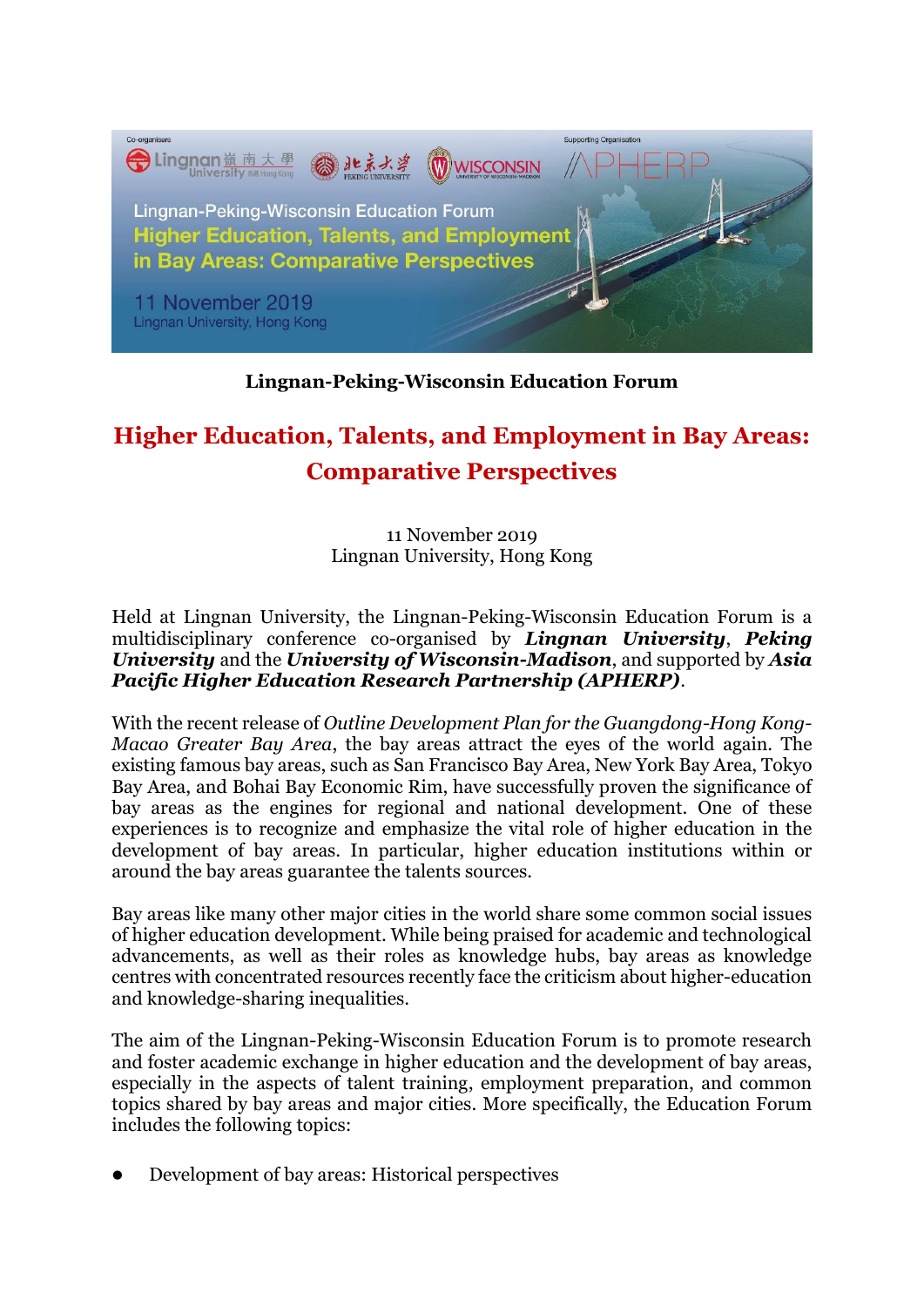- ⚫ Challenges and opportunities in bay areas: Comparative perspectives
- ⚫ The development of bay areas: Golden opportunity for youth?
- ⚫ Higher education, talents, and employment in bay areas
- ⚫ The role of universities in the development of bay areas
- ⚫ Rethinking higher education and knowledge hub
- ⚫ Higher education, knowledge sharing, and social justice
- Core and periphery in higher education: Opportunity and inequality

## **Keynote Speakers (in alphabetical order)**

- ⚫ Adam R. Nelson, Professor of Educational Policy Studies and History, the University of Wisconsin-Madison, US
- ⚫ Deane E. Neubauer, Co-Director, Asia Pacific Higher Education Research Partnership (APHERP), US
- ⚫ Fengqiao Yan, Professor of Education, Peking University, China
- ⚫ Ka Ho Mok, Lam Man Tsan Chair Professor of Comparative Policy, Lingnan University, Hong Kong SAR, Co-Director, Asia Pacific Higher Education Research Partnership (APHERP), US.

#### **Abstract submission and Deadline**

Researchers, faculty and postgraduate students are welcome to participate in this Education Forum. If you wish to be a presenter in the Forum, please submit your abstract (no longer than 250 words) through the [Online Application Link](http://lingnan.au1.qualtrics.com/jfe/form/SV_2sFh1RS8ANuBlbL) by **28 June 2019**.

The Forum includes oral presentations and poster presentations. Please indicate your preference at submission. Abstracts are subject to review by more than one member of the Organising Committee for inclusion in the program and for oral/poster presentation. The corresponding authors will be informed of the decision by the Organising Committee via e-mail.

#### **Important Dates**

Deadline for submission: **28 June 2019** Notification of acceptance: **15 August 2019** Registration Deadline for Presenters: **30 September 2019**

## **Organising Committee (in alphabetical order) Adam R. Nelson**, the University of Wisconsin-Madison, US **Deane E. Neubauer**, Co-Director, Asia Pacific Higher Education Research Partnership (APHERP), US **Fengqiao Yan**, Peking University, China **Jin Jiang**, Lingnan University, Hong Kong SAR